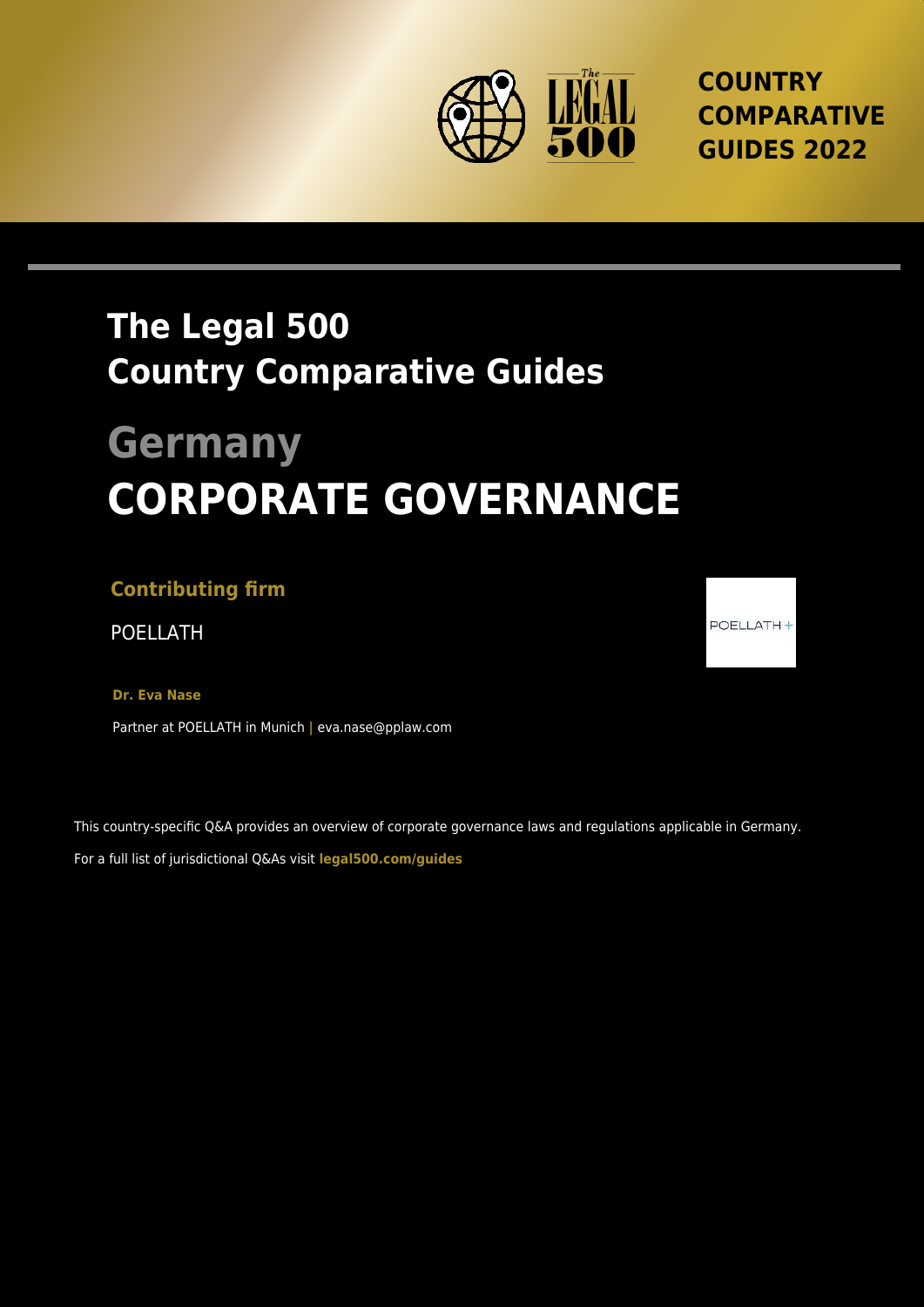### **GERMANY CORPORATE GOVERNANCE**



#### **1. What are the most common types of corporate business entity and what are the main structural differences between them?**

Companies may be organized as capital companies, like the limited liability company (Gesellschaft mit beschränkter Haftung, GmbH), the stock corporation (Aktiengesellschaft, AG), the European stock corporation (Societas Europaea, SE) and, the partnership limited by shares (Kommanditgesellschaft auf Aktien) or as partnerships. Capital companies in the form of an AG, SE and GmbH are most common and will thus be focused on in the answers below. As the SE in its most prevalent form is treated like an AG, we will only address the SE separately in case of differences. The main structural differences are in the corporate governance structures and the corresponding rights of the shareholders. Whereas an AG and some SEs follow the two-tier system with management board (Vorstand), which manages and represents the company, and supervisory board (Aufsichtsrat), which supervises the management board, and the general meeting of shareholders having correspondingly rather limited rights and influence on the management of the company, the SE may alternatively feature a one-tier corporate governance system with an administrative board (Verwaltungsrat) and managing directors (Geschäftsführende Direktoren) and the same limited rights of the shareholders. However, such monistic SEs are rather rare in Germany. Contrary, a GmbH is managed by managing directors (Geschäftsführer) and only has a supervisory board in case of so called co-determination (Mitbestimmung). In a GmbH, shareholders have more rights, in particular the right to instruct the managing directors via shareholders' resolution (aside from ordinary or extra-ordinary shareholders' meetings and resolutions that can be passed in writing).

**2. What are the current key topical legal issues, developments, trends and challenges in corporate governance in this**

#### **jurisdiction?**

The supply chain law was passed in June 2021. It intends to implement the UN Guiding Principles on Business and Human Rights. These principles aim to prevent the violation of human rights by companies, obliging them to respect human rights throughout the global supply chain. The law will come into force in 2023 as of 1 January 2023 (and further on as of 1 January 2024).

In response to the 'Wirecard scandal', the legislator passed the so-called Act to Strengthen Financial Market Integrity (Finanzmarktstabilisierungsgesetz, FISG). This law increases the duty of care of the board of directors of a listed company with regard to the establishment of an internal control and risk management system. In addition, the duties and requirements of the supervisory board of a listed company have been tightened, in particular by requiring the establishment of an audit committee.

The Covid-legislation and its amendments on virtual general meetings of AGs and SEs (strengthening the shareholders discussion and filing rights) as well as reliefs on passing shareholders' resolutions in writing in GmbHs continue to apply until the end of August 2022. Depending on the further course of the pandemic, the regulations might be extended.

Another current development in corporate governance is the Second Leadership Positions Act on equal participation of women in leadership positions – commonly known as 'women's quota' – which further develops the statutory provisions already established in 2015 with the so-called First Leadership Positions Act.

#### **3. Who are the key persons involved in the management of each type of entity?**

In a two-tier system of an AG and corresponding in dualistic SE's, key persons are the members of the management board (Vorstand) and of the supervisory board (Aufsichtsrat). In a one-tier system SE these are the members of the administrative board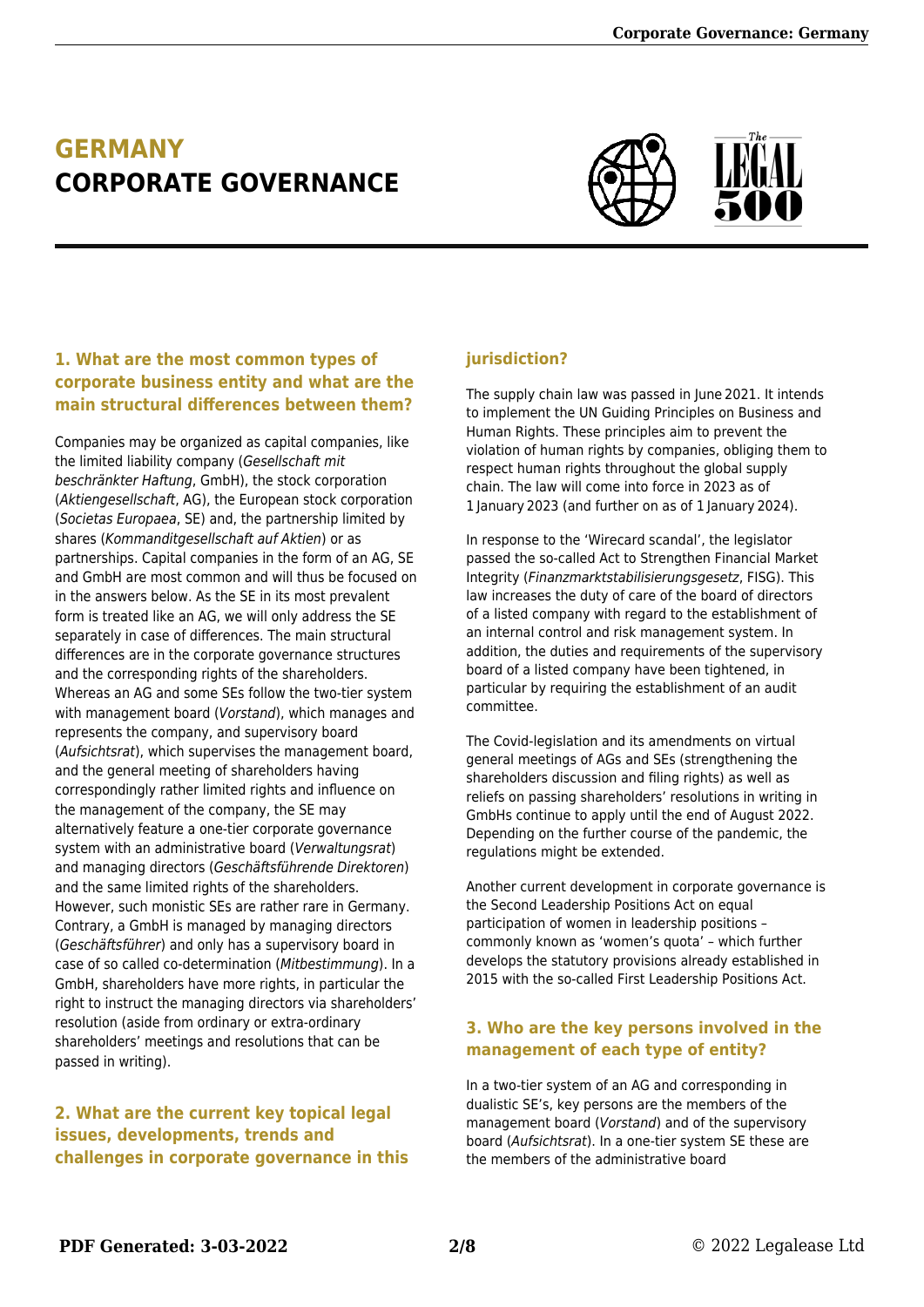(Verwaltungsrat) and the managing directors (Geschäftsführende Direktoren). The latter can at the same time be members of the administrative board, unless their total number is less than the total number of non-executive board members. In a GmbH key persons are the managing directors (Geschäftsführer) and the shareholders. Only in case of co-determination (Mitbestimmung), a supervisory board and its members become relevant.

#### **4. How are responsibility and management power divided between the entity's management and its economic owners? How are decisions or approvals of the owners made or given (e.g. at a meeting or in writing)**

Day-to-day management is executed by the management board in a two-tier system and by the managing directors in an SE with a one-tier system and a GmbH. Managing directors of a GmbH are however subject to instructions of the shareholders, which may influence the company's management and also day-today management. Managing directors of a one-tier SE are subject to instructions of the administrative board, which is responsible for the management of all material company matters (Oberleitung) and for the determination of guidelines for the SE's business, being at the same time obliged to supervise the management, in particular the day-to-day management. Shareholders and economic owners of an AG and an SE as well as the supervisory board are not entitled to pass management decisions or influence them outside their particular statutory (supervising) rights. Shareholders of an AG and SE have to pass their resolutions in a meeting, which needed to a broad extent take place physically prior to the CoViD-pandemic. Based on pandemic legislation of March 2020, such meetings are allowed to take place virtually. An amendment dated December 2020 has in particular strengthened the shareholders' rights with effect since 28 February 2021 to address questions and to be entitled to receive answers as well as to file for certain resolution proposals to be passed in the virtual meeting. Owners of a GmbH can pass their resolutions either in a meeting or in writing. As resolutions can be passed in writing, legislator has eased such resolution passing by its pandemic legislation and has therefore till now abstained from providing for virtual meetings in a GmbH. Thus, authorizations to virtual meetings would need to be inserted into the articles of association of a GmbH.

#### **5. What are the principal sources of corporate governance requirements and practices? Are entities required to comply with a specific code of corporate governance?**

Primary sources for corporate governance requirements are the German Stock Corporation Act for AGs and SEs(Aktiengesetz, AktG), the European and German acts on SEs (particularly the European SE-Regulation and the German SEAG), the German Limited Liability Companies Act (Gesetz betreffend die Gesellschaften mit beschränkter Haftung, GmbHG), the German Commercial Code (Handelsgesetzbuch, HGB) and, for certain aspects, the Reorganisation of Companies Act (Umwandlungsgesetz, UmwG), the German Securities Acquisition and Takeover Act (Wertpapiererwerbs- und Übernahmegesetz, WpÜG) as well as the Securities Trade Act (Wertpapierhandelsgesetz, WpHG). The articles of association of the company and the rules of procedure for the management may impose further requirements. The German Corporate Governance Code (Deutscher Corporate Governance Kodex, DCGK) is an additional, non-binding source of corporate governance rules for listed companies (AGs, SEs, KGaAs).

#### **6. How is the board or other governing body constituted?**

The management board in a two-tier system consists of one or more members; the same applies to the potential number of managing directors in an SE with a one-tier system and a GmbH, each unless the articles of association provide otherwise. The supervisory board has to consist of at least three members and up to 21 members, depending on the registered share capital of the corporation. In case of co-determination the number must be devisable by three. If parity co-determination is applicable, the minimum number of supervisory board members is 12 and beyond this depends on the total number of German employees. The administrative board of a one-tier SE can consist of two or more members, subject to the amount of the registered share capital. As regards day-to-day management and oversight, please also refer to no. 4 above.

#### **7. How are the members of the board appointed and removed? What influence do the entity's owners have over this?**

Members of the management are appointed and dismissed by the supervisory board and, in case of a one-tier SE, the administrative board. Members of the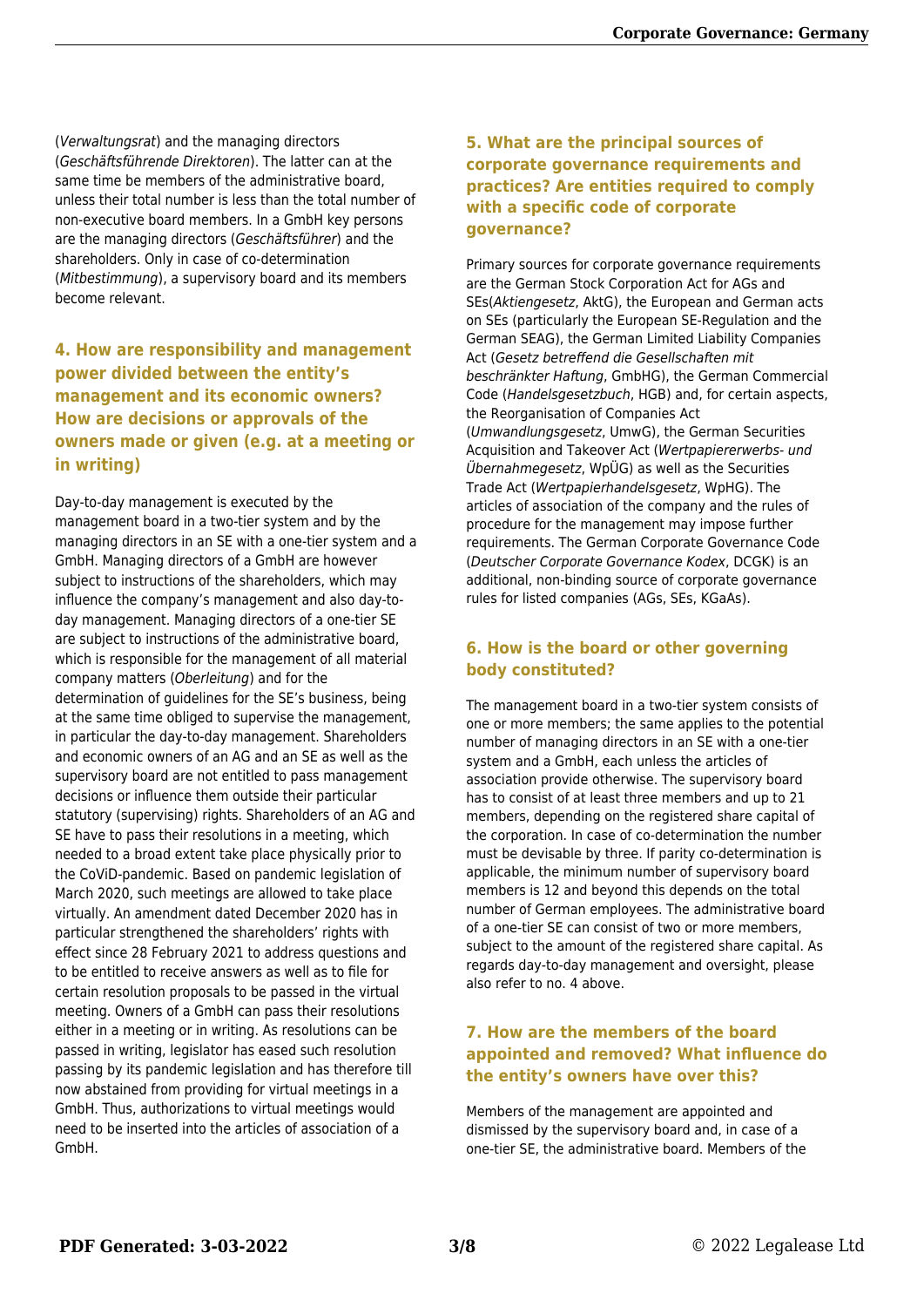supervisory and administrative board are appointed by the general meeting. Dismissal requires a resolution of the general meeting with a majority of in principle at least 75% of the votes cast. However, depending on the size of the company, a certain number of members of the supervisory and board must be elected by the employees of the company, i.e. co-determination (Mitbestimmung). In an AG or GmbH with generally more than 500 German employees, one-third of the supervisory board members must be employee representatives, i.e. the one third participation (Drittelbeteiligung), and with more than 2,000 German employees, the supervisory board must consist of 50% employee representatives, i.e. the parity codetermination (paritätische Mitbestimmung). German codetermination rules do not apply to the SE. When incorporating an SE by one way of the 'numerus clausus' of incorporation, an agreement on the participation of the employees has to be negotiated with a so-called special negotiating body representing the employees. Thereby, the level of co-determination of the German company legally required prior to the implementation of the SE shall be maintained (freeze of co-determination). Managing directors in a GmbH are appointed and dismissed by the shareholders' meeting with simple majority in general.

#### **8. Who typically serves on the board? Are there requirements that govern board composition or impose qualifications for board members regarding independence, diversity, tenure or succession?**

Members of the management board must fulfil basic statutory requirements regarding personal reliability, e.g. no criminal record. There is no minimum number of members of the management board (also, see no. 6 above). The maximum term of office is five years (six years in a SE); a reappointment is permitted. It may not be renewed or extended until one year before the end of the term. In a listed and co-determined company, 30% of the members of the management board and of the supervisory board need to be women and men, and in a listed or co-determined company, the supervisory board must determine and annually report on a target percentage for women on the management board and the management board for the second/third line management. The management board of a listed or codetermined company also has to determine a target percentage for women; in case of a set target of zero the management board must justify this in a clear and comprehensible manner. The DCGK also makes several recommendations regarding diversity of the management and supervisory board and the tenure of its members. As regards composition of the supervisory and

administrative board please also refer to no. 6 above. In a listed company, at least one expert in auditing and one expert in accounting have to be members of the supervisory board. The DCGK additionally makes several recommendations regarding the composition of the supervisory board as well as the independence of its members. Other rules apply to managing directors of a GmbH and the members of the management board of non-listed AGs or SEs. The GmbHG does not limit the tenure of managing directors but limited terms of office are common practice.

#### **9. What is the role of the board with respect to setting and changing strategy?**

The supervisory board in a two-tier AG/SE is not entitled to set and/or change strategy. This entitlement is solely with the management board in its absolute free discretion. Differently, the administrative board of a onetier SE is entitled to set and change such strategy and the managing directors are obliged to implement, if necessary, based on instructions from the administrative board.

#### **10. How are members of the board compensated? Is their remuneration regulated in any way?**

The remuneration of the members of the management board is agreed upon in the service contract between the respective member and the company, represented by the supervisory board. For listed companies, the supervisory board has to develop a remuneration policy. It will typically provide for a mix of fixed remuneration and variable remuneration, the latter divided between short-term and long-term incentives with emphasis on share-based remuneration aiming towards the sustainable and long-term development of the company. The remuneration policy must be clear and understandable, set a maximum remuneration and include detailed information on different aspects of the remuneration. The general meeting must vote on the policy at least every four years. While being non-binding, a shareholder vote rejecting the policy triggers an obligation to amend the policy and to present it again at next year's general meeting. Further, a yearly remuneration report must be prepared and voted upon by the general meeting. Both documents must be published on the company's website. Members of the supervisory board receive a cash remuneration either specified in the articles of association or resolved upon by the general meeting and taking into consideration the status as chair or deputy chair of the supervisory board and of potential committees. In listed companies, it must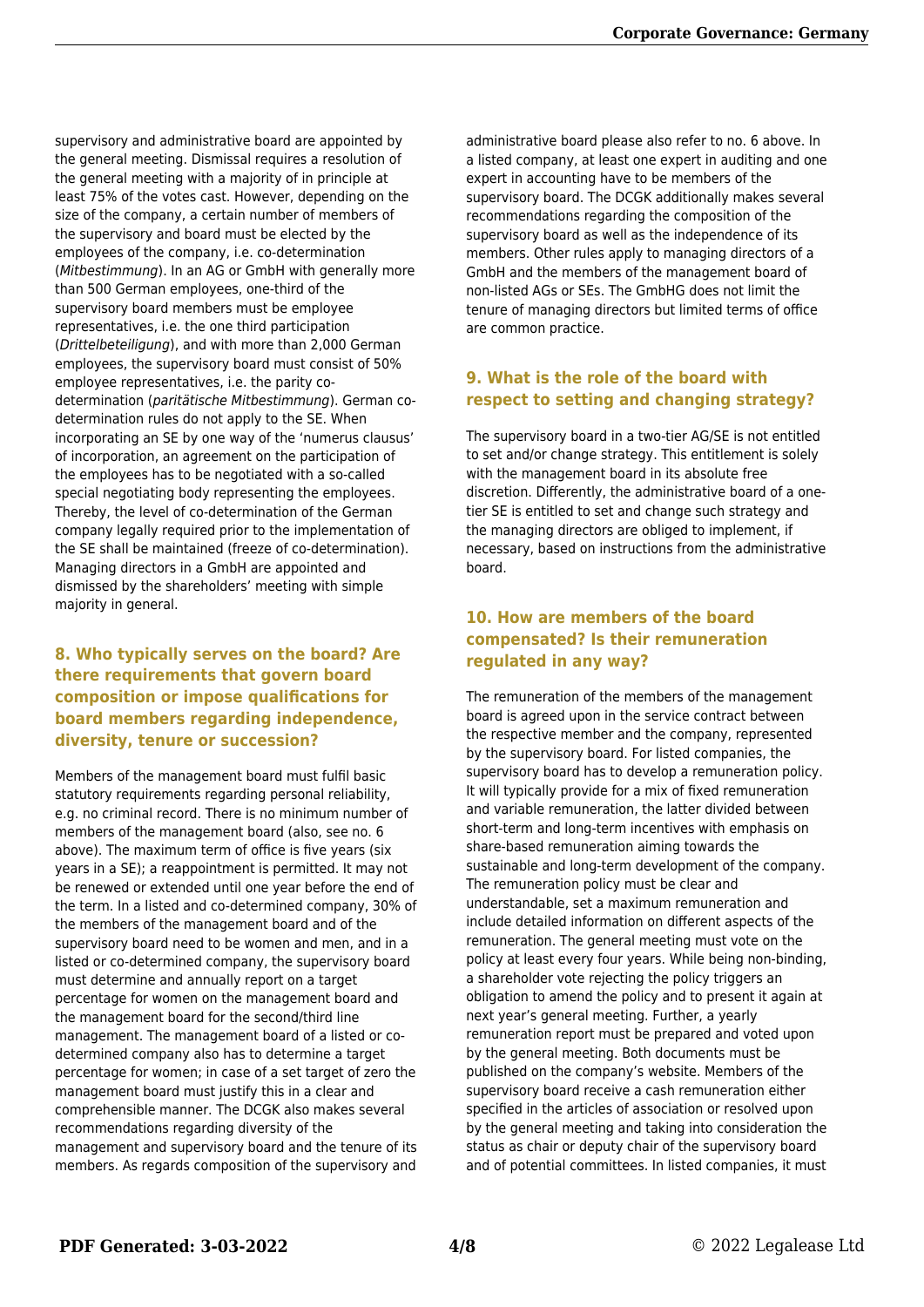be included in the remuneration report. The DCGK suggests a fix cash remuneration. The remuneration of managing directors of a GmbH is not subject to regulation. Nevertheless, the respective service contract between the managing director and the company (represented by the shareholders' meeting) will commonly provide a mix of fixed and variable remuneration.

#### **11. Do members of the board owe any fiduciary or special duties and, if so, to whom? What are the potential consequences of breaching any such duties?**

Members of the management owe a fiduciary duty to the company and must manage its affairs with the due care of a prudent and diligent businessman, particularly in accordance with the applicable laws and the articles of association. In case of entrepreneurial decisions, the aforementioned standard is met if the respective member could reasonably assume to have gained sufficient information before making the decision, is not conflicted and considers to be acting in the company's best interests (business judgement rule). The same applies mutatis mutandis to the members of the supervisory or the administrative board. While members of both boards and managing directors must act in the company's best interests, this includes the interests of its stakeholders (e.g. creditors and employees).

#### **12. Are indemnities and/or insurance permitted to cover board members' potential personal liability? If permitted, are such protections typical or rare?**

The members of the management and supervisory board are personally liable for a culpable breach of duty. The members of the respective board are jointly and severally liable vis-à-vis the company. Thus, individual members may not alleviate themselves from liability because a certain responsibility was delegated to a different member internally. Furthermore, liability is not affected if the members of the respective board have been discharged by the general meeting. Therefore, D&O insurance for the members of both boards is common practice in order to protect them against personal liability. Premiums are generally paid by the company, however, members of the management board must bear a statutory deductible. In case of a GmbH, the consequences of a breach of the duties of managing directors are, to great extent, comparable to an AG. However, if the shareholders' meeting has discharged

the managing director knowing the facts underlying such breach, such discharge leads to an exclusion of liability.

#### **13. How (and by whom) are board members typically overseen and evaluated?**

The members of the management board are overseen by the supervisory board (see above no. 1 and 4), primarily by way of approval rights of the supervisory board. They are evaluated by the supervisory board based on the performance indicators and targets set and agreed upon in the variable remuneration components and/or the remuneration policy. The same applies to managing directors of a one-tier SE in relation to the administrative board. The shareholders' meeting of a GmbH oversees the managing directors, in particular through approval rights and its right to issue instructions.

#### **14. Is the board required to engage actively with the entity's economic owners? If so, how does it do this and report on its actions?**

Apart from the communication in the course of the company's disclosures (see below no. 16), communication primarily takes place in the course of the (annual) general meeting. In addition, the management board may engage in communications with its investors but in doing so must treat all shareholders equally and may not disclose business secrets or insider information. For this reason, the management board will abstain from providing investors with any information that has not already been disclosed or that is not intended for disclosure to all other shareholders. The DCGK suggests that the chairman of the supervisory board shall be prepared to engage in investor relations communication on topics related to the supervisory board. In contrast, shareholders of a GmbH may at any time demand information on company matters and access to the company records from the managing directors.

#### **15. Are dual-class and multi-class capital structures permitted? If so, how common are they?**

Both such capital structures are permitted, but the exception. In practice, multi-classes of shares are implemented in either the articles of association or in a shareholders' agreement (thus contractually only), if shareholders shall be entitled to disproportionate dividend and liquidation proceeds', e.g. due to financing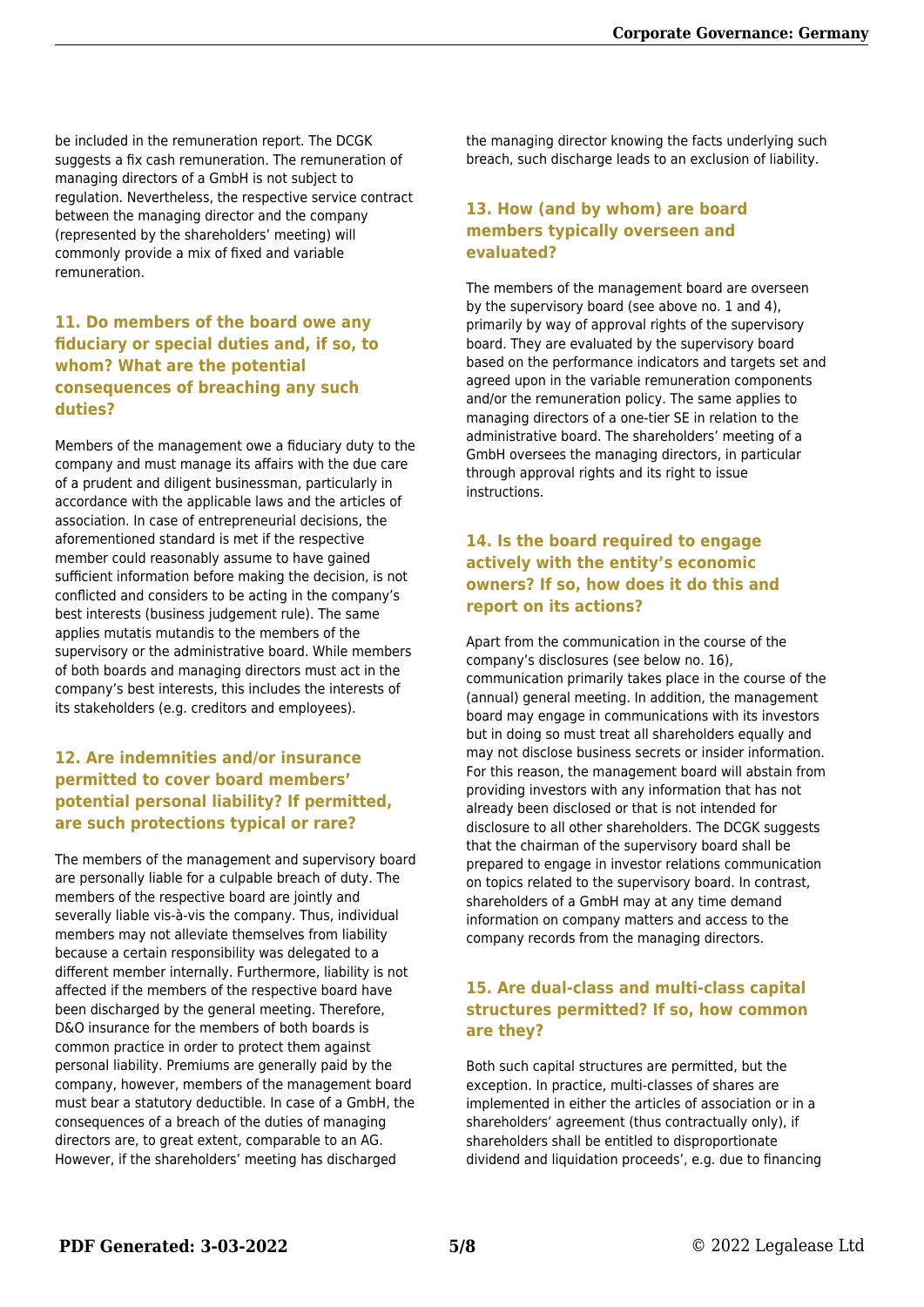rounds; waterfall. The most common dual-class structure is a combination of ordinary shares and non-voting preference shares.

#### **16. What financial and non-financial information must an entity disclose to the public? How does it do this?**

Basic information on all capital companies is available to the public through the commercial register (e.g. members of the management board, share capital). All capital companies must prepare and, if applicable, publish their audited annual reports. The same applies to group financial statements. Listed companies must also prepare and publish half-yearly financial statements and management reports. Group financial statements of listed companies must be prepared in accordance with IFRS. Listed companies (AGs, SEs and KGaAs) must publish all notifications on voting rights and on future voting rights based on derivatives they receive from their shareholders, exceeding or falling below the thresholds of 3%, 5%, 10%, 15%, 20%, 25%, 30%, 50% or 75%. They must also publish the total number of voting rights in case of any changes. Listed companies must announce any insider information without undue delay by way of a so called ad hoc notification. In AGs and SEs, another important channel of information are the invitations to the general meeting, especially the annual general meeting. Lastly, the company must state whether or not the recommendations of the DCGK were followed in the respective financial year and must explain any noncompliance in the report on corporate governance in the management report ('comply or explain').

#### **17. Can an entity's economic owners propose matters for a vote or call a special meeting? If so, what is the procedure?**

Shareholders of an AG or SE whose combined share in the share capital is 5% or higher or corresponds to a nominal stake of EUR 500,000 may demand that certain additional items are put on the agenda. Regarding a GmbH, the respective threshold is a combined share in the share capital of 10% or higher.

#### **18. What rights do investors have to take enforcement action against an entity and/or the members of its board?**

Investors can assert claims against the entity. However, in an AG and SE (with a few exceptions in special statutory rules – e.g., in the event of an insolvency, and

in the context of wilful misconduct), they cannot enforce a breach of duties of members of management and supervising bodies. The members of the bodies are rather jointly and severally liable in the internal relationship towards the company due to their joint responsibility. Thus, individual members of a management and supervising body may not alleviate themselves from liability because a certain task or responsibility was delegated to a different member internally. Furthermore, such breach may lead to a dismissal and, with respect to the management board members, a termination of their service contract. In principle, the supervisory board is responsible and – according to case law – even has a duty to assert damage claims to the management board members. The company may waive its damage claims or enter into settlement arrangements on these claims only if three years have lapsed since the claim arose and the general meeting resolved thereupon without a minority of the shareholders (at least 10% of the share capital) raising an objection. In the event that members of the supervisory board culpably breach their duties, the management board is responsible to pursue possible damage claims against the supervisory board members jointly and severally. The rights and obligations on asserting claims against members of corporate governance bodies in an AG, SE and KGaA are independent of whether or not the members of these respective bodies have been discharged. Another particular consequence of a breach of duty in a listed company is that the company may be obliged to disclose it to the capital market by way of ad hoc notification. In case of a GmbH, the consequences of a breach of the duties of managing directors are, to a great extent, comparable to the ones in an AG. In general, the managing directors, like the management board members, are not directly liable to the creditors of the company. However, the shareholders' meeting has the right to pursue damage claims and to decide about the dismissal of managing directors and the termination of the service contract. In contrast to the situation in the AG, if the shareholders' meeting has discharged the managing director knowing the facts underlying such breach, such discharge leads to an exclusion of liability (see above no. 12).

#### **19. Is shareholder activism common? If so, what are the recent trends? How can shareholders exert influence on a corporate entity's management?**

Shareholder activism was limited through changes to the legal framework in the first decade of the century but continues to play a role in Germany. Activist shareholders are increasingly including smaller and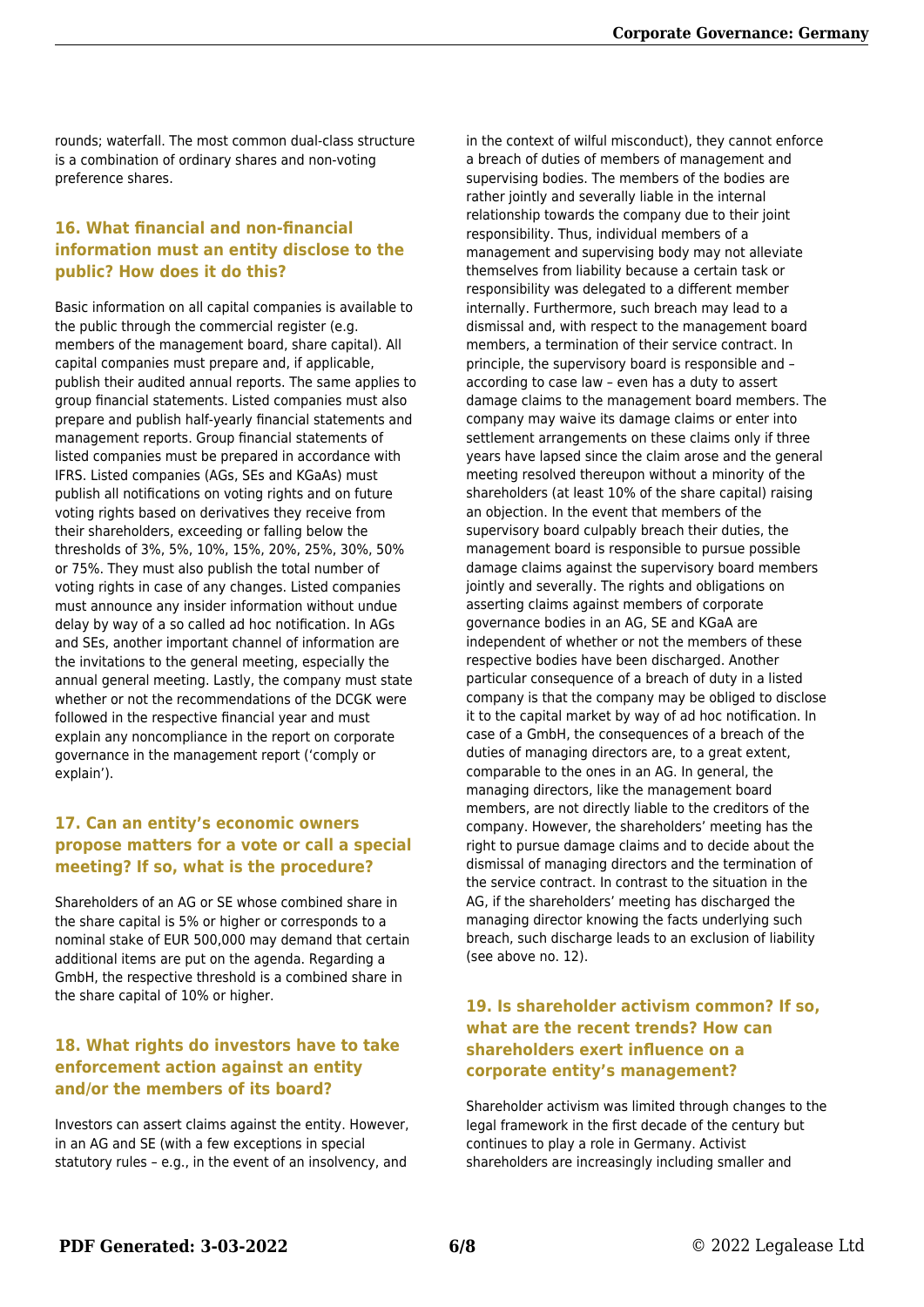lesser known companies in their activities. Especially small- and mid-cap companies are not yet well prepared for such interactions. Activist shareholders today usually acquire minority stakes and will then approach the management with certain demands. If such demands are not met, they will escalate the situation, e.g. by launching public campaigns. They may also exercise their shareholder rights to increase pressure on the management, e.g. through questions in the shareholder meeting, requesting special audits in the general meeting to unearth violations of the law or placing a member on the supervisory board.

#### **20. Are shareholder meetings required to be held annually, or at any other specified time? What information needs to be presented at a shareholder meeting?**

Before the Covid-19-pandemic an annual general meeting was mandatory in an AG within the first eight months of a financial year (first six months in a SE). According to the Covid legislation, the board may decide that the Annual General Meeting may be held later within the financial year. The annual meeting has to resolve upon the ordinary topics which contain the appropriation of profits, the appointment of the auditor and the formal discharge of the members of both boards and upon extraordinary topics as they occur. Generally, the management board may convene extraordinary general meetings in urgent cases. Apart from a customary management presentation, a report by the supervisory board and information presented in response to questions by shareholders, the AktG requires additional information being given in certain circumstances. For example, the management board has to provide a report in case of a capital increase with the exclusion of the subscription rights of existing shareholders. There is no timeframe for the annual shareholders' meeting in a GmbH.

#### **21. Are there any organisations that provide voting recommendations, or otherwise advise or influence investors on whether and how to vote (whether generally in the market or with respect to a particular entity)?**

Proxy advisors as well as shareholders' associations for German retail investors provide voting recommendations and other advice (e.g. Institutional Shareholder Services and Glass Lewis). Implementing the Shareholder Rights Directive II, the AktG introduced several disclosure requirements for proxy advisors, e.g. an annual report

with respect to the code of conduct followed by the proxy advisor in making its decision, if any. The topic of sustainability and social responsibility is becoming increasingly significant. In this context, voting guidelines include various ESG (Environment, Social, Governance) criteria. Accordingly, violations of ESG criteria, such as oversight failures with regard to environmental or social matters, may constitute grounds for rejection for supervisory board candidates. In particular, these ESG criteria are to be considered in resolutions on the remuneration of the management board. Moreover, a recommendation for a resolution against the discharge of the Executive Board or the Supervisory Board can be based on deficiencies in a sustainable corporate strategy.

#### **22. What role do other stakeholders, including debt-holders, employees and other workers, suppliers, customers, regulators, the government and communities typically play in the corporate governance of a corporate entity?**

Employees play a considerable role through their representation on the supervisory board in case of codetermination (see above no. 6 and 7). Besides, employees can exert influence through 'works councils', which may be elected by the employees in companies with more than five employees or 'economic committees' generally established in companies with more than 100 employees. The influence of both institutions is referred to as operational co-determination giving employees various information and consultation rights mostly regarding working conditions and social issues. Debt holders, suppliers and customers generally do not play a direct role in the corporate governance of a company. However, contractual obligations, like approval rights and financial as well as operational covenants, as well as de facto influence may have similar effects; yet, factual management thereby is restricted by case law. Some companies may be subject to similar constraints vis-à-vis their customers.

#### **23. How are the interests of nonshareholder stakeholders factored into the decisions of the governing body of a corporate entity?**

The German 'stakeholder model' requires that members of both, management and supervisory board as well as managing directors, consider the interests of shareholders and stakeholders (see above no. 11).